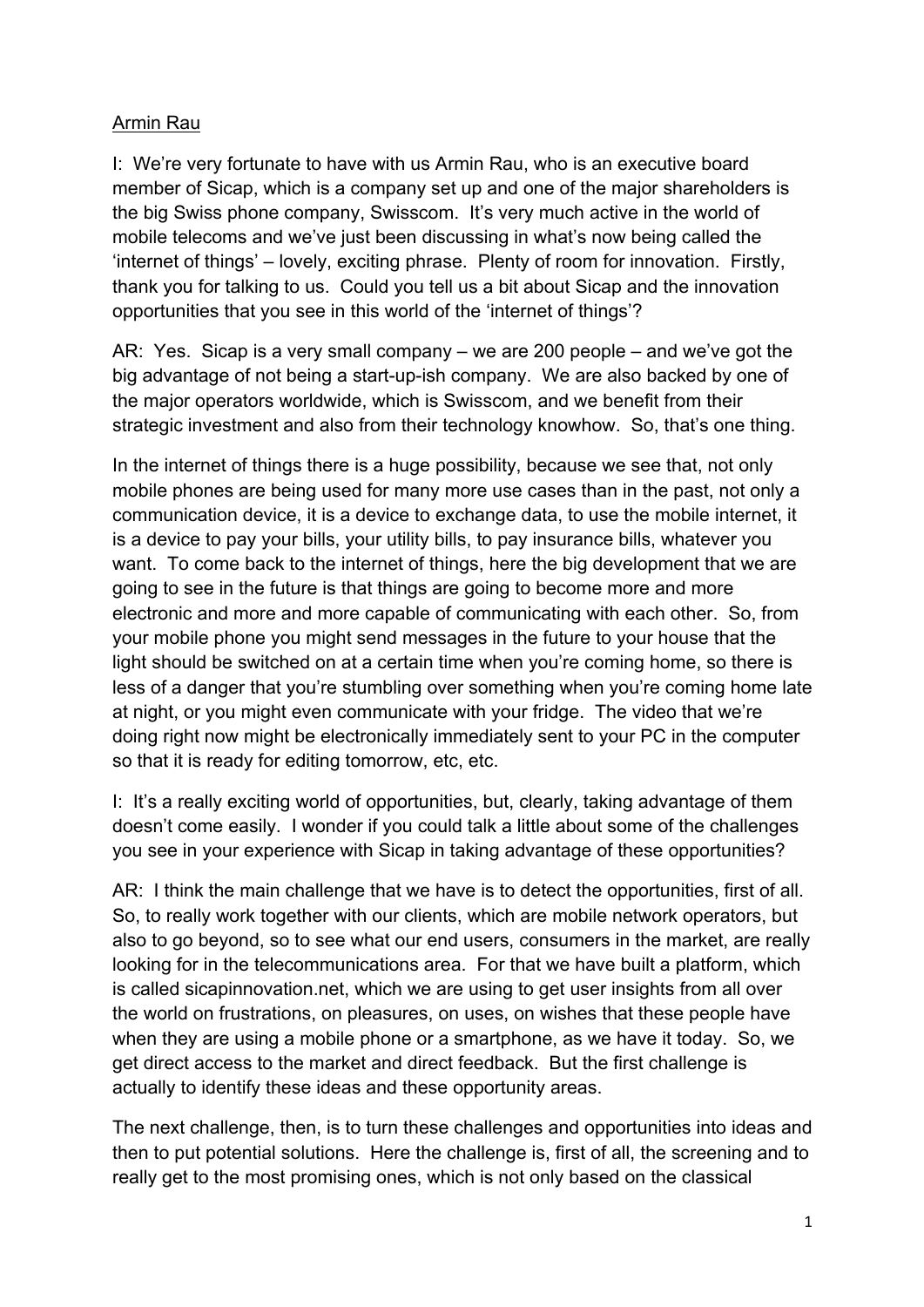business case method, but it's also based on prototyping, going back to the market, getting the feedback and, in an iterative way, actually gets to the innovations that you want. Once you've got that, the next big challenge for a small company like Sicap is time to market and investment. So, we are not big, even though Swisscom is behind us, we can't invest many, many millions into R&D; we have to focus very well and we have to be very clever in combining existing technologies into something new.

So, these are common challenges – finding these ideas, screening them well, choosing the right ones through a prototyping and iterative approach, keeping the investment levels quite low and, finally, to reduce the time to market to a minimum.

I: And I imagine, for a world that is changing so fast, both technologically and on that demand side, this is also about partnership and networking; it isn't just one company able to second guess the rest of the world.

AR: Very much indeed. So, we are very aware of the fact that we can't do anything and we don't want to do everything. We definitely do not want to change from a 200 people company into a 20,000 people company. So, we have chosen a network strategy to interact with partner. On the one hand, on the technology side, then for specific knowledge – for example, we are using mobile payment solutions and here we're working together with a manufacturer of kiosks where you can actually put money in to top up your prepaid account. We've also got sales partners who have a much bigger infrastructure than we have in order to get our products into the market.

So, on the platform side, on the technology and research side and also on the sales and marketing side. Everywhere we are completing our network of partners.

I: It sounds like a really interesting innovation challenge. I guess one last question, as someone responsible for promoting innovation, do you have some advice for, say, a newcomer who's been appointed to a new job as innovation manager? What are the lessons from your experience? Well, the lessons from my experience is, first of all, before s/he becomes appointed, before s/he accepts the job, make sure that the company you're working for is really promoting innovation, so that innovation is not just lip service, but really in the DNA of the organisation and you can find it out quite easily by talking to the responsible people and asking them some questions about how do they innovate, where do they get their ideas from, can they talk to you about maybe one or two revolutionary things that they have created in the past? Do a little bit of a checklist on what these people have to offer.

Once you then have decided to get the job or to do the job or to accept the job, because you think this company is really an innovation leader, then make sure that you clearly understand the strategic context, so what is the strategic approach of this company? Is it more like a 'me too' company? Is it more about efficiency, about operation excellence, customer intimacy, product leadership? Based on that, many, many innovations can follow. So, it does not necessarily mean that a company who does not focus on products so much cannot be innovated. If you're looking at